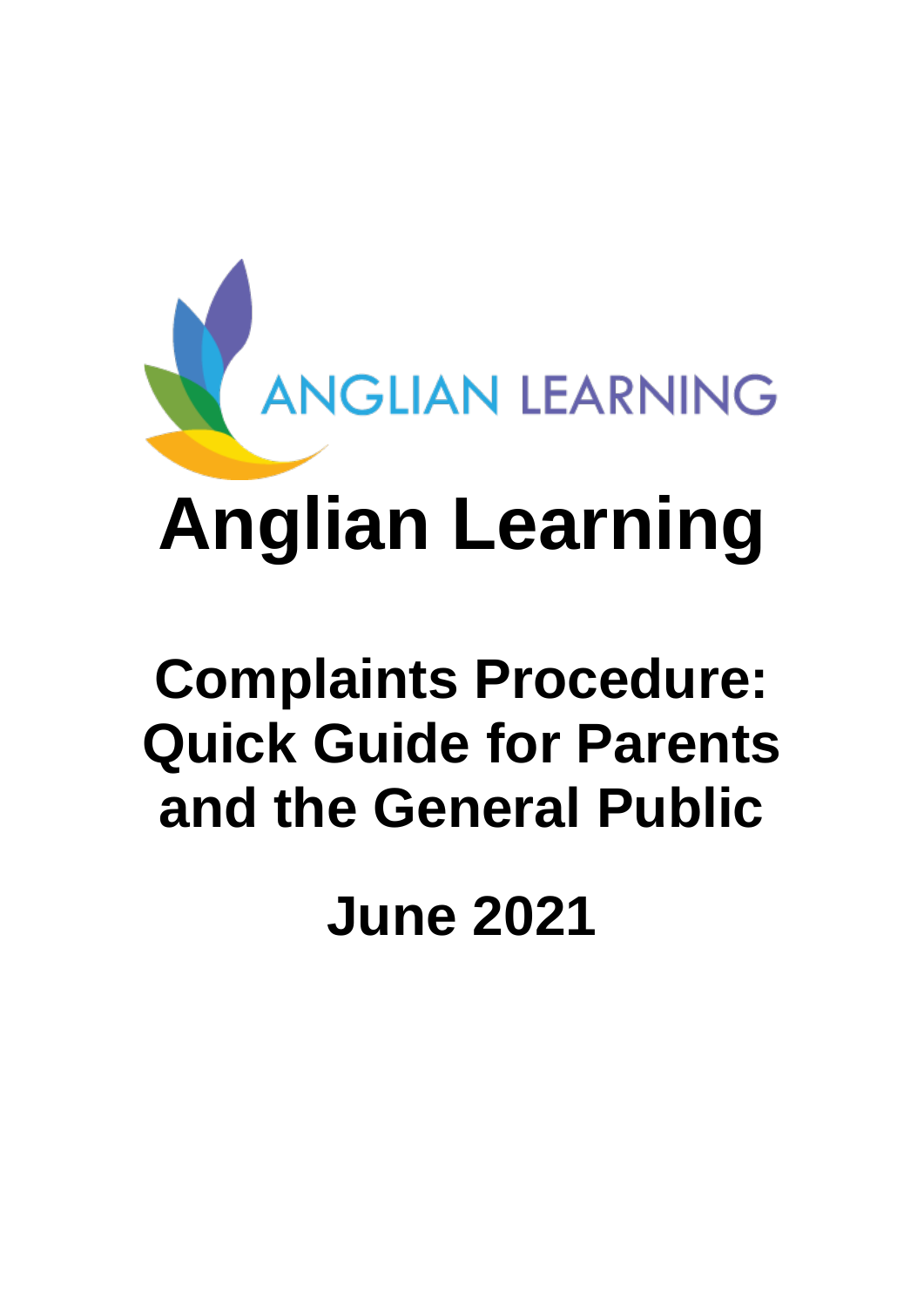## Revision History

| Date           | Author          | Version | Description of Change         |
|----------------|-----------------|---------|-------------------------------|
| 1 April 2019   | Jonathan Culpin | 0.1     | <b>First Draft</b>            |
| 25 April 2019  | Jonathan Culpin | 0.2     | <b>Second Draft</b>           |
| 1 October 2019 | Jonathan Culpin | 1.0     | <b>Final Approved Version</b> |
| 16 June 2021   | Jonathan Culpin | 2.0     | <b>Final Approved Version</b> |

#### Consultation History

| Date                     | Version | Consulted with                                                                                |
|--------------------------|---------|-----------------------------------------------------------------------------------------------|
| 1 April to 25 April 2019 | 0.1     | Trust Leadership Team,<br>PA to the Executive Trust leadership Team<br>and Clerk to the Trust |
| 16 June 2021             | 2.0     | PA to the Executive Trust leadership Team<br>and Clerk to the Trust                           |

# Distribution History

| Date | Version | Distributed to                                                                                                                      |
|------|---------|-------------------------------------------------------------------------------------------------------------------------------------|
|      | 1.0     | Trust Leadership Team, Academies Leadership<br>Group, Chair of Governors, Trust Central<br>Team; placed on Anglian Learning website |
|      | 2.0     | Trust Leadership Group, Central Leadership<br>Team, Chair of Governors, Trust Central Team;<br>placed on Anglian Learning website   |

## Next Review Due

| <b>Review period</b> | Version | Date review due and by whom        |
|----------------------|---------|------------------------------------|
| <b>Biannually</b>    | 1.0     | April 2021, Trust Leadership Team  |
| <b>Biannually</b>    | 2.0     | June 2023, Central Leadership Team |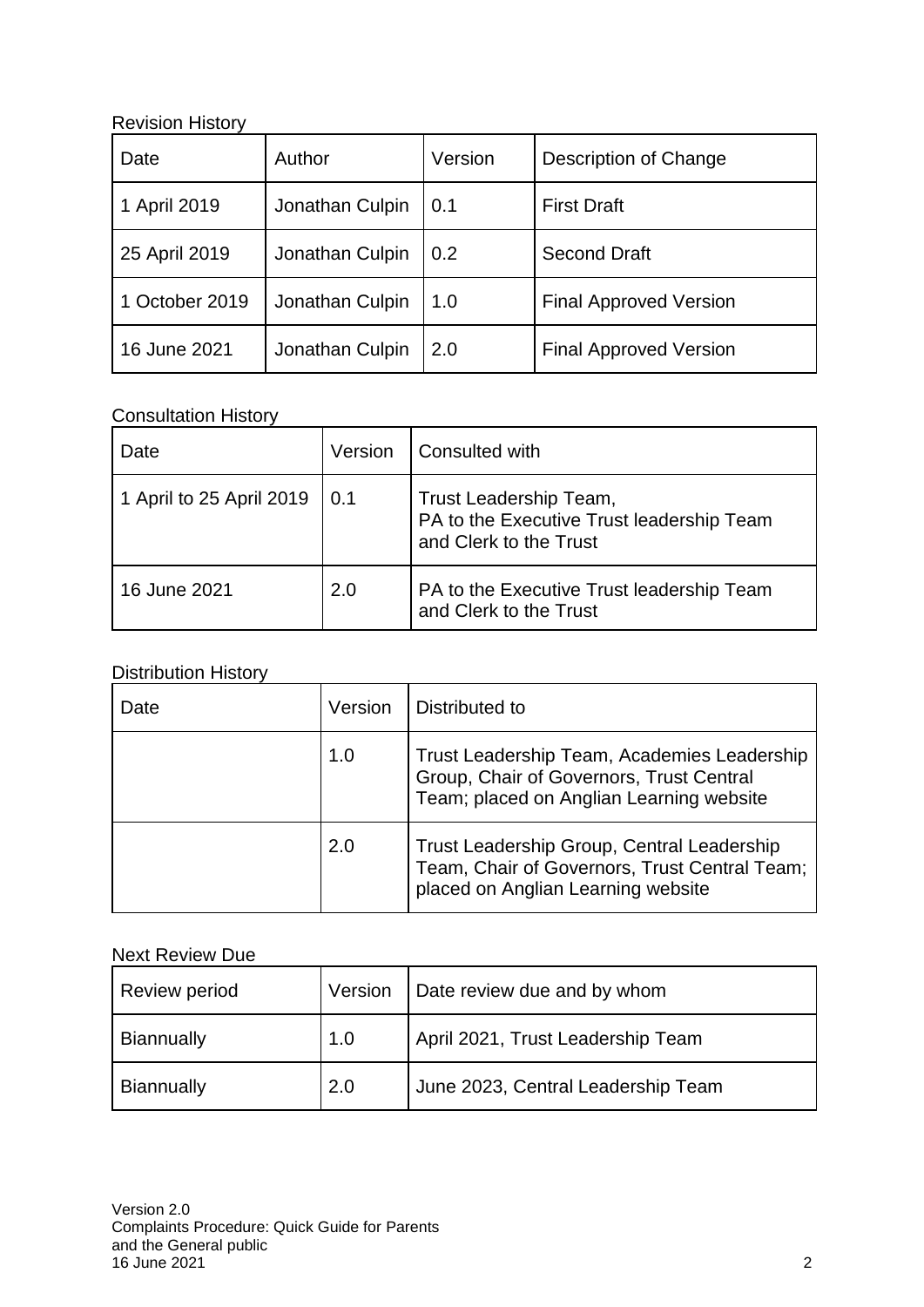# **Contents**

| 1. | Introduction                                                  | 4              |
|----|---------------------------------------------------------------|----------------|
| 2. | Principles                                                    | $\overline{4}$ |
| 3. | Who can complain                                              | $\overline{4}$ |
|    | 4. Dealing with complaints                                    | $\overline{4}$ |
|    | 5. Which procedure do I need?                                 | 5              |
|    | 6. Procedure for raising a complaint                          | 5              |
|    | 7. Complaints that result in staff capability of disciplinary | 5              |
| 8. | Resolving complaints                                          | 6              |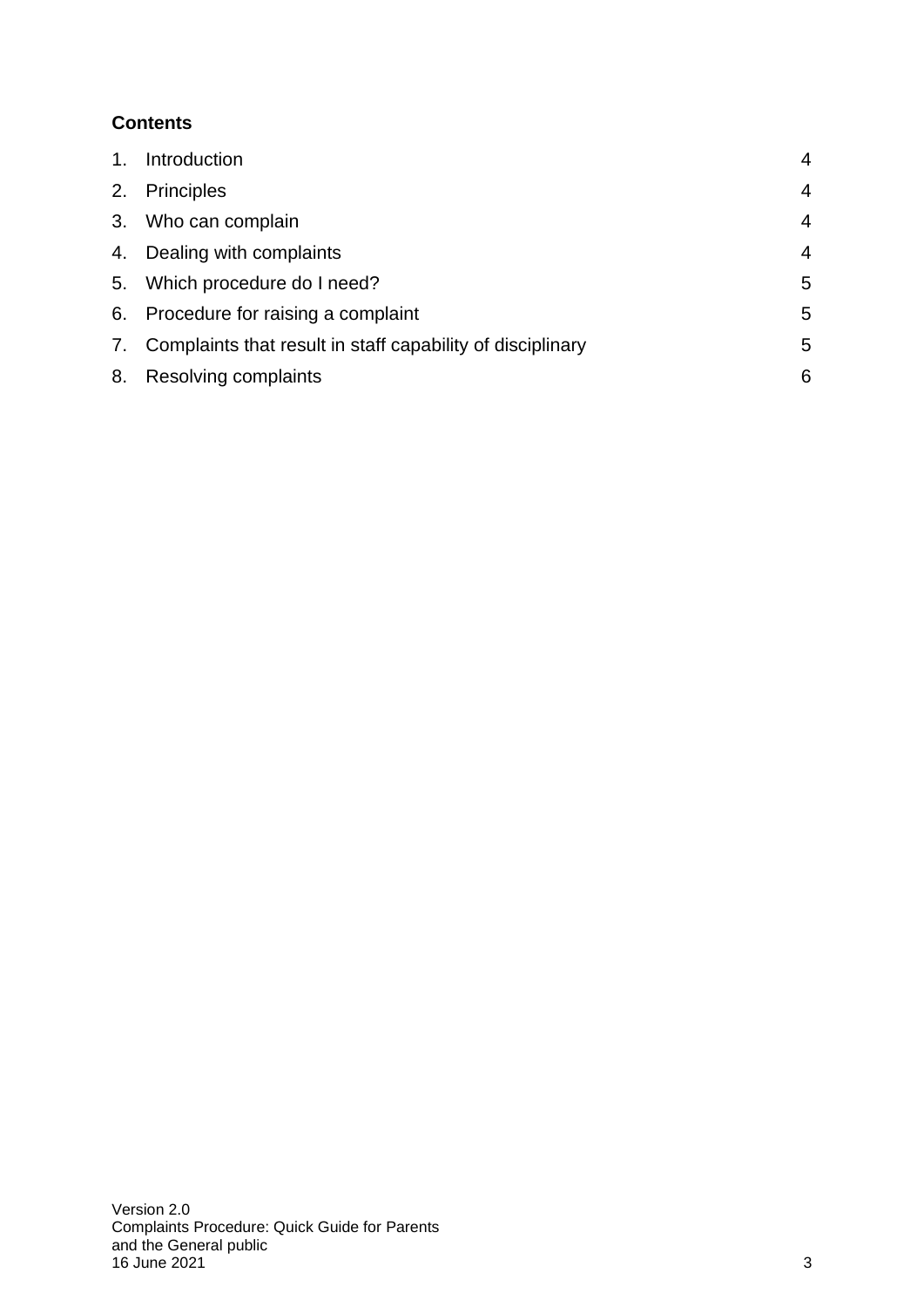## <span id="page-3-0"></span>**1. Introduction**

Anglian Learning recognises that at times things can go wrong. This brief guidance and the policy which it is linked to will help you understand how to resolve concerns you may have about your child's education.

#### <span id="page-3-1"></span>**2. Principles**

The following principles apply to our Complaints Policy and Procedure:

- To encourage resolution of problems by informal means wherever possible;
- To be easily accessible, publicised and straightforward to understand;
- To ensure impartiality at all levels and to enable a full and fair investigation;
- To be non-adversarial:
- To enable swift handling within agreed and understood time-limits for action and for keeping people informed of progress;
- To respect people's desire for confidentiality;
- To address all the points at issue and provide an effective response and appropriate redress, where necessary;
- To provide information to the academy and Trust senior management teams so that services can be improved.

#### <span id="page-3-2"></span>**3. Who can complain**

Any person, including members of the general public, may make a complaint about any provision of facilities or services that a school provides, unless separate statutory procedures apply (such as exclusions or admissions). However, anonymous complaints will not be investigated.

#### <span id="page-3-3"></span>**4. Dealing with complaints**

You should contact the school if you have concerns about a general issue such as:

- Your child's academic progress;
- **SEN provision:**
- Your child's welfare;
- Bullying;
- Something that has happened in school;

or about wider issues such as:

- The overall running of the school;
- A school policy;
- The management of the school budget;
- The use of school services;
- Health and Safety;
- Services delivered by the school such as adult learning or the sports centre.

Version 2.0 Complaints Procedure: Quick Guide for Parents and the General public 16 June 2021 4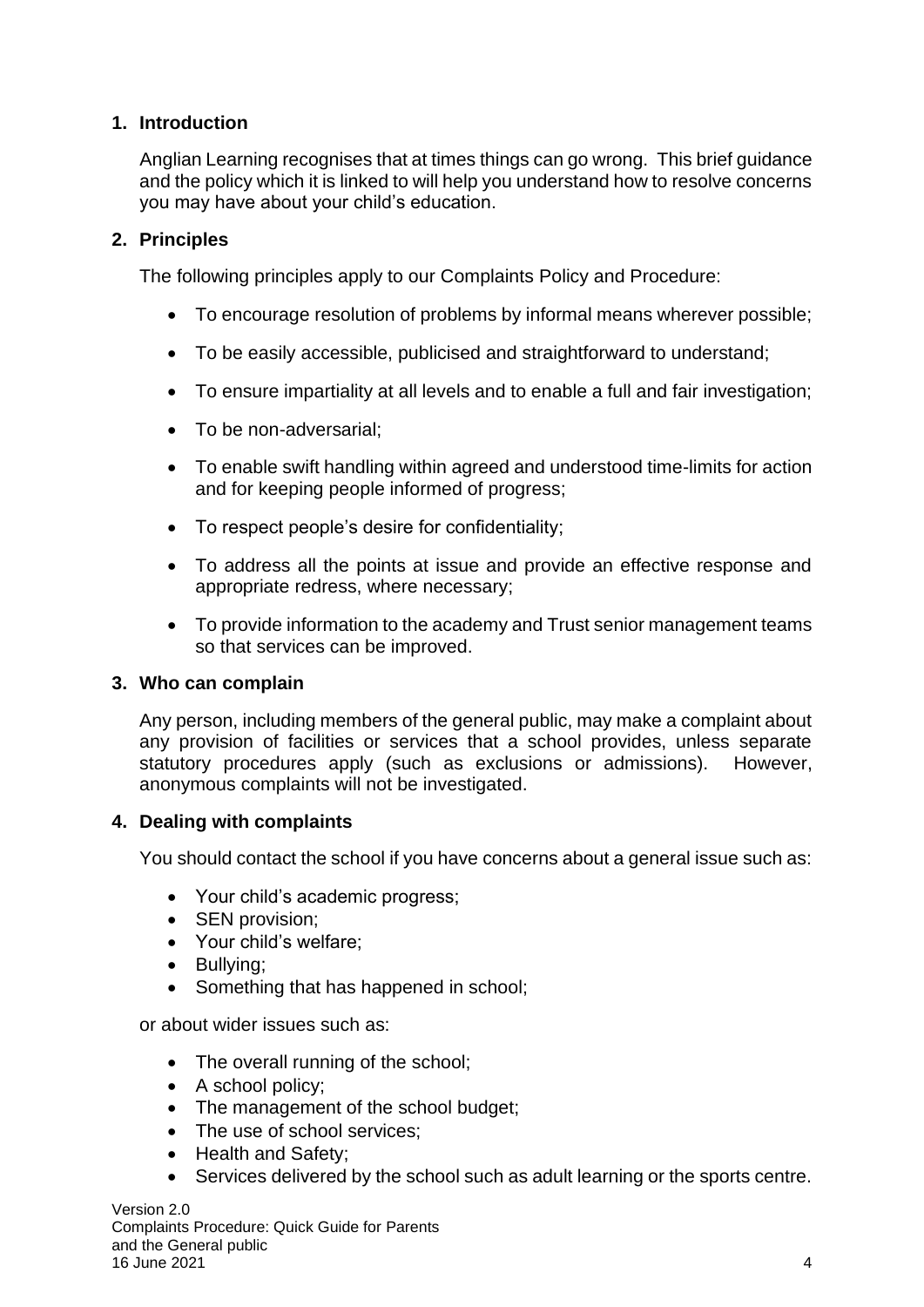It is important to be clear about the difference between a concern and a complaint. The majority of concerns should and can be dealt with without resorting to formal procedures. Concerns about any aspect of the school or a pupil's education or wellbeing should first be raised with an appropriate member of staff; this could be the pupil's class or subject teacher, their form tutor or a member of the senior leadership team at the individual school. Ideally, the member of staff will be able to address the concern on the spot, or can arrange a meeting to discuss the issue. Staff will always seek to resolve issues quickly and without recourse to formal procedures.

#### <span id="page-4-0"></span>**5. Which procedure do I need?**

Sometimes, when concerns are specific, there are alternative and more appropriate policies for dealing with them. The following list details some specific topics of complaints and the correct policy to refer to. You can access these policies on an individual school's website or ask for a copy from the school's reception.

- Admissions: see the school's admissions policy
- Exclusions: see the school's policy that covers behaviour
- Staff grievances: separate policies exist .
- Safeguarding: see the school's Child Protection and Safeguarding policy

Wherever a complaint indicates that a child's wellbeing or safety is at risk, the school is under a duty to report this immediately to the local authority. Any action will be taken in accordance with the school's Child Protection and Safeguarding Policy.

If you are unsure which policy covers the concern you have, please contact the Clerk to the Local Governing Body of the individual school, who will be able to help you. For complaints relating to Anglian Learning rather than an individual school, please contact the Clerk to the Trustees who will be able to advise you.

#### <span id="page-4-1"></span>**6. Procedure for raising a complaint**

In the first instance, please raise your concern with the relevant member of staff who will be happy to talk to you and seek to find a solution (see above). The formal procedures will need to be invoked when initial attempts to resolve the issue are unsuccessful and the person remains dissatisfied and wishes to take the matter further. In this instance, complainants must submit their concern in writing to the school.

If you wish to make a complaint, please now refer to the Complaints Policy and Procedure where you can find full details of the different stages involved and the Complaints Form. The policy can be found under 'General Policies' on the Trust website. If there are any aspects of the policy you do not understand, please contact the Clerk to the Governing Body.

#### <span id="page-4-2"></span>**7. Complaints that result in staff capability of disciplinary**

If at any formal stage of the complaint it is determined that staff disciplinary or capability proceedings are necessary in order to resolve the issue, the details of this action will remain confidential to the Headteacher and / or the individual's line manager. The complainant is entitled to be informed that action is being taken, but